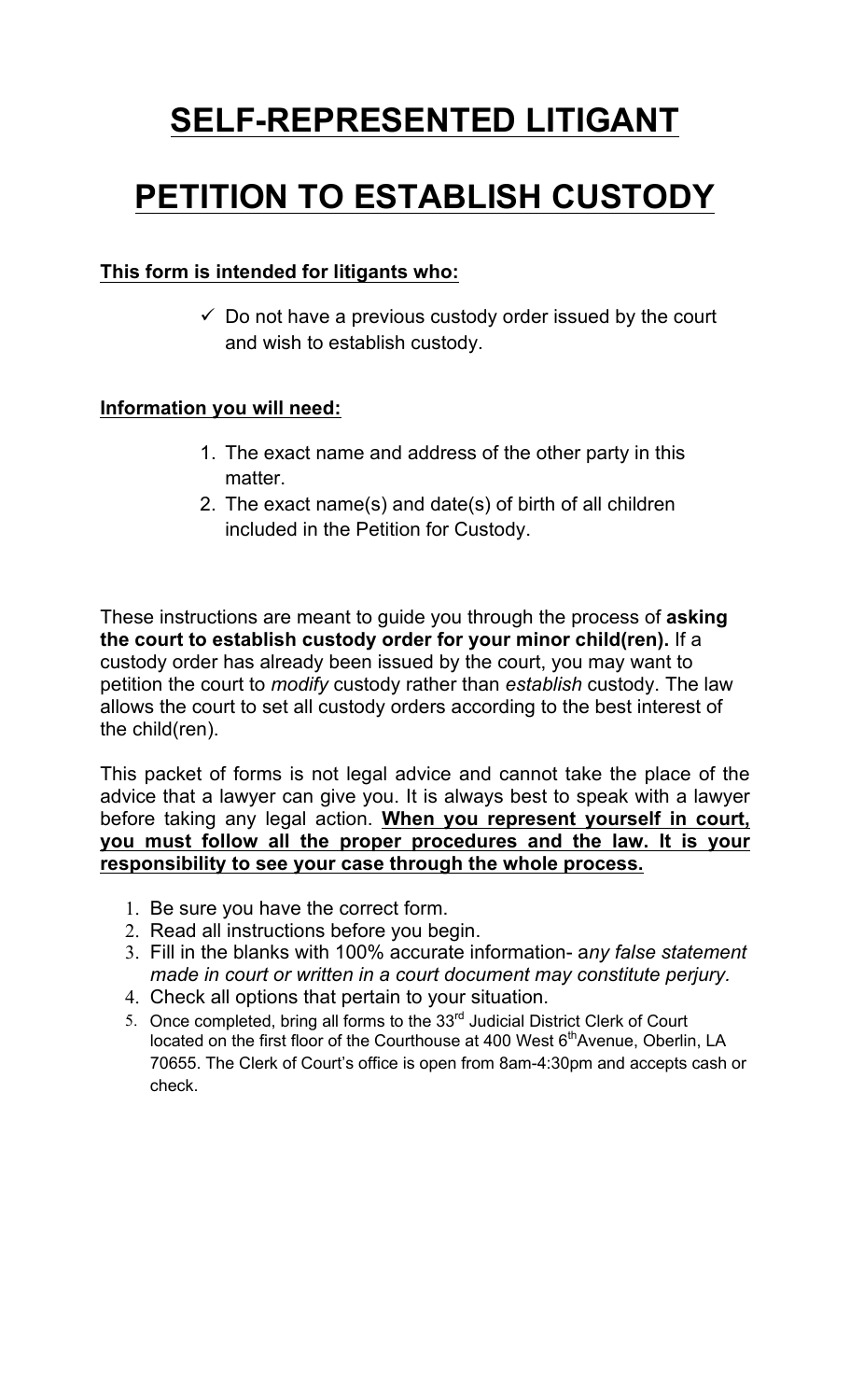### **INSTRUCTIONS FOR FILING PETITION TO ESTABLISH CUSTODY**

### **STEP ONE** THE PETITION

*The first step is to fill out and file the "Petition to Establish Custody" form with the attached "Verification." Read everything carefully, double check the information you fill in, and make sure you fill out the forms completely.*  **1** 

These instructions will guide you through the petition paragraph by paragraph.

- The top part of this form is your case information.
	- o If there is already a case open in family court between you and the other parent, you will have to file this petition in that case. You will have to get all of the case information from the Clerk's office when you file it. The information that you put in this part must match the open case information. Leave this part blank for now if you are unsure.
	- $\circ$  If there is no previous case in court with the other parent, fill in your name in the first blank on the left because you are the petitioner if you file the petition. The other parent is the defendant, so write his/her name underneath. When you file this form in the Clerk of Court's office, they will give you the docket number. For now, leave the blanks on the right empty
- The beginning paragraph asks you to fill in your name and domicile. Your domicile is the parish/county and state where your current permanent address is.
- Paragraph 1 asks you to fill in the other parent's name and domicile.
- Paragraph 2 asks you to fill in the names and dates of birth of all of your minor children that you have with the other parent.
- Paragraph 3 asks you to tell the court where the children are currently residing.
- Paragraph 4 asks you to select the custody arrangement that you are requesting from the court.
	- $\circ$  The first option is if you are requesting joint custody of the child(ren), with one parent getting more time and the other parent getting visitation with the child(ren). If this is what you're requesting, check this option and write the name of the parent you want to have domiciliary status in the first blank. Usually, the domiciliary parent is the one the child primarily resides with and the parent that gets to make important decisions for the child. Then, write the other parent's name in the second blank, so that he/she can have physical custodial periods with the child. Then in the lines that follow, explain the time periods you would like for that parent to have those custodial periods.
	- $\circ$  The second option is if you are requesting joint custody of the child(ren) with both parents sharing equal time with the child(ren). If this is what you're requesting, check this option and write the name of the parent you want to have domiciliary status in the first blank. Then, write the other parent's name in the second blank, and in the lines that follow, explain the time periods that you consider equal time for both parents.
	- $\circ$  The third option is if you are requesting sole custody of the child(ren). If this is what you're requesting, check this option and then select one of the three options underneath. The first option here is if you want the other side to be allowed some visitation with the child(ren). The second option here is if you want the other side to have visitation with the child(ren) but under supervision. The third option here is if you don't want the other side to have any visitation with child(ren) at all.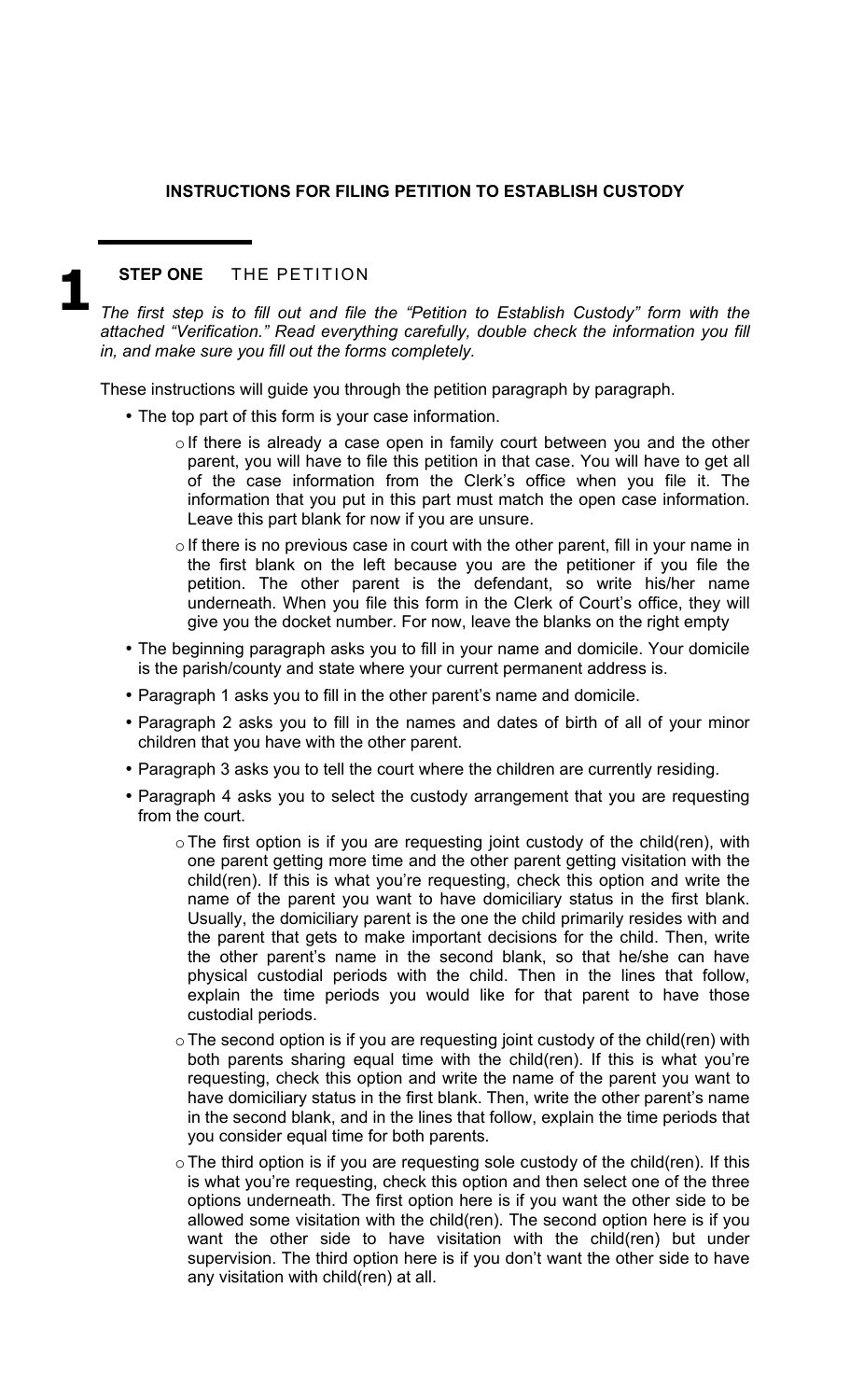- Paragraph 5 asks you to tell the court why you think the custody arrangement that you're requesting is in the best interest of the child(ren). Please give your detailed explanation for why you want to set custody like you're asking. Remember that the court usually will not grant sole custody, so it's important to give serious reasons if that is what you're requesting.
- Finally, sign and provide your name, address, and telephone number at the top, under where it says "Respectfully submitted."

Along with your petition, you will also have to sign the "Verification" form, which states that you are swearing that everything in your petition is true.

- This step requires you to go to a notary.
- Fill out the top part with your case information just like your petition.
- Write in the parish that you will get the form notarized in the first blank. Write your name in the center blank but **do not sign the form until you are directly in front of the Notary.** The notary will fill in the bottom part of the form.

Finally, you will have to fill out the last page in your form packet titled "Order." All you have to do is fill in the top part with your case information just like your petition. Finally, fill in the service information for the other parent. You must provide his/her name, address, and telephone. Be sure you provide an address where the Sheriff's office can find him/her.

# **2**

### **STEP TWO** FILING

After you've filled out all of the documents, you must file them with the Clerk of Court's office.

- You must go to Clerk of Court's office in the parish where you are bringing your case.
- You must file the original forms that you filled out. It's also a good idea to make 2 copies of your filled out forms and bring them with you. When you file the originals, ask the Clerk of Court's office to stamp your copies for your records.
- The Clerk of Court's office can also provide your case information, such as the name of your case, your case number, and your division. Write this information down and keep it because you will need it to check the status of your case.
- Anytime you file something with the Clerk of Court's office, you will have to pay a filing fee, unless you have been granted pauper status. There are different fees for different documents. The Clerk of Court's office can tell you how much the fees are.
- If you cannot afford to pre-pay the costs, you may request to file as a pauper by checking the second box. You also have to fill out and file a separate "In Forma Pauperis" form, which you can get from the Self-Help Resource Center or the Clerk of Court's office. \*IMPORTANT- Pauper status doesn't make filing free, but only lets you go without paying in advance. You may have to pay court costs after the case is over.

Once you file your documents with the Clerk of Court's office, it will take a little time for it to get to the judge's office. Once the judge signs it, the judge's office will send the documents back to the Clerk of Court's office.

**STEP THREE** COMING TO COURT **3** 

> *This is the final step in setting your child custody order. You will have to come to court to put on your case and explain to the judge why you should get the custody*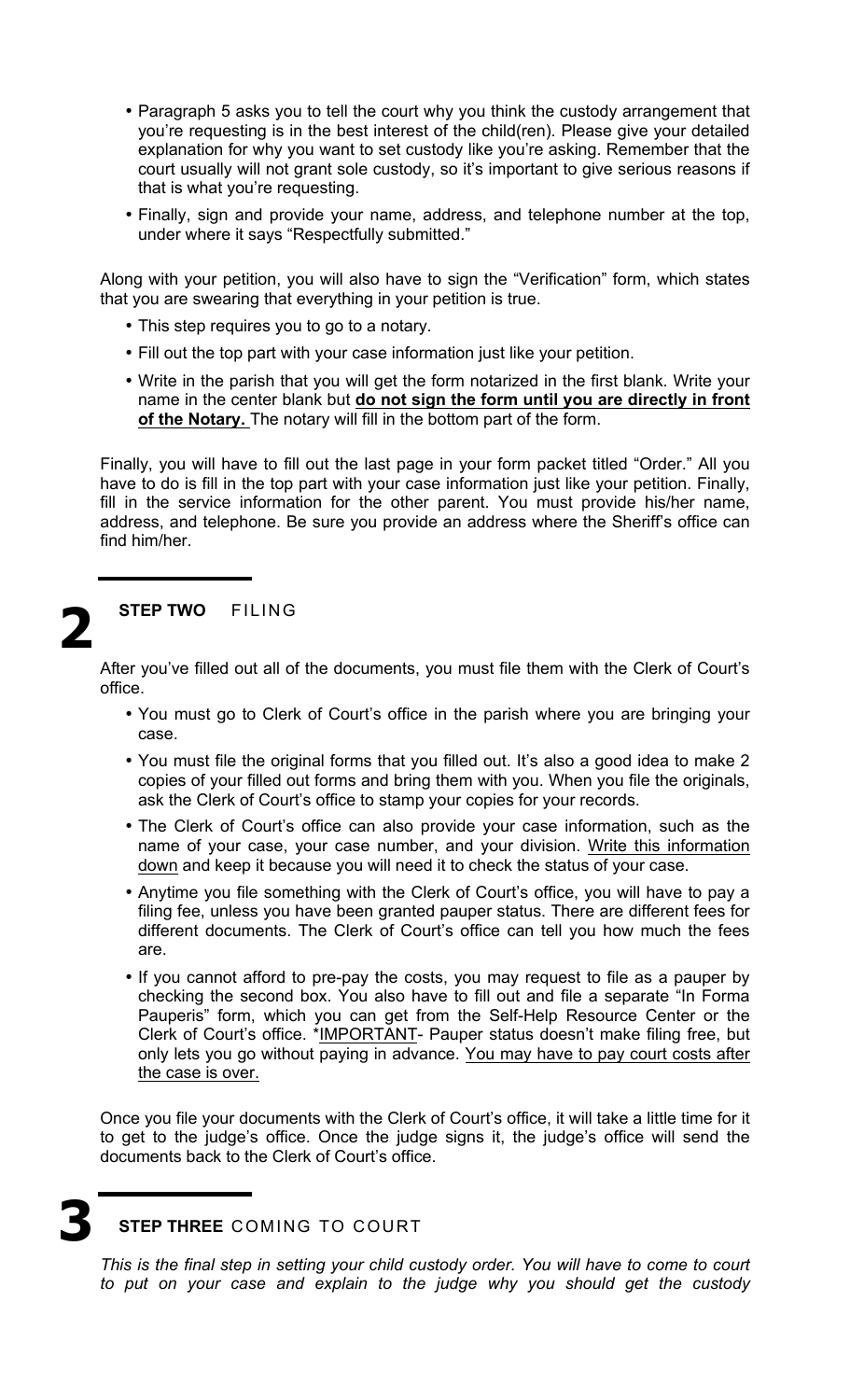### *arrangement you are requesting.*

Be sure to bring any evidence or witnesses that will help you prove your case. Remember, it is your responsibility to show the court why you should get the custody arrangement you requested. You have to prove this in court using testimony from the witnesses and any evidence that you have that is relevant.

Make sure you are present in the courtroom on the day and time that you were given by the court. Get to court early to allow time for traffic, parking, walking to the courthouse, and getting through security.

Go to the courtroom and wait quietly until your case is called. When your case is called, stand up and go forward. The judge will allow you to call your witnesses and testify first. The judge will also allow the other side to question you and your witnesses. Make sure to introduce any evidence that you brought with you when it's your turn.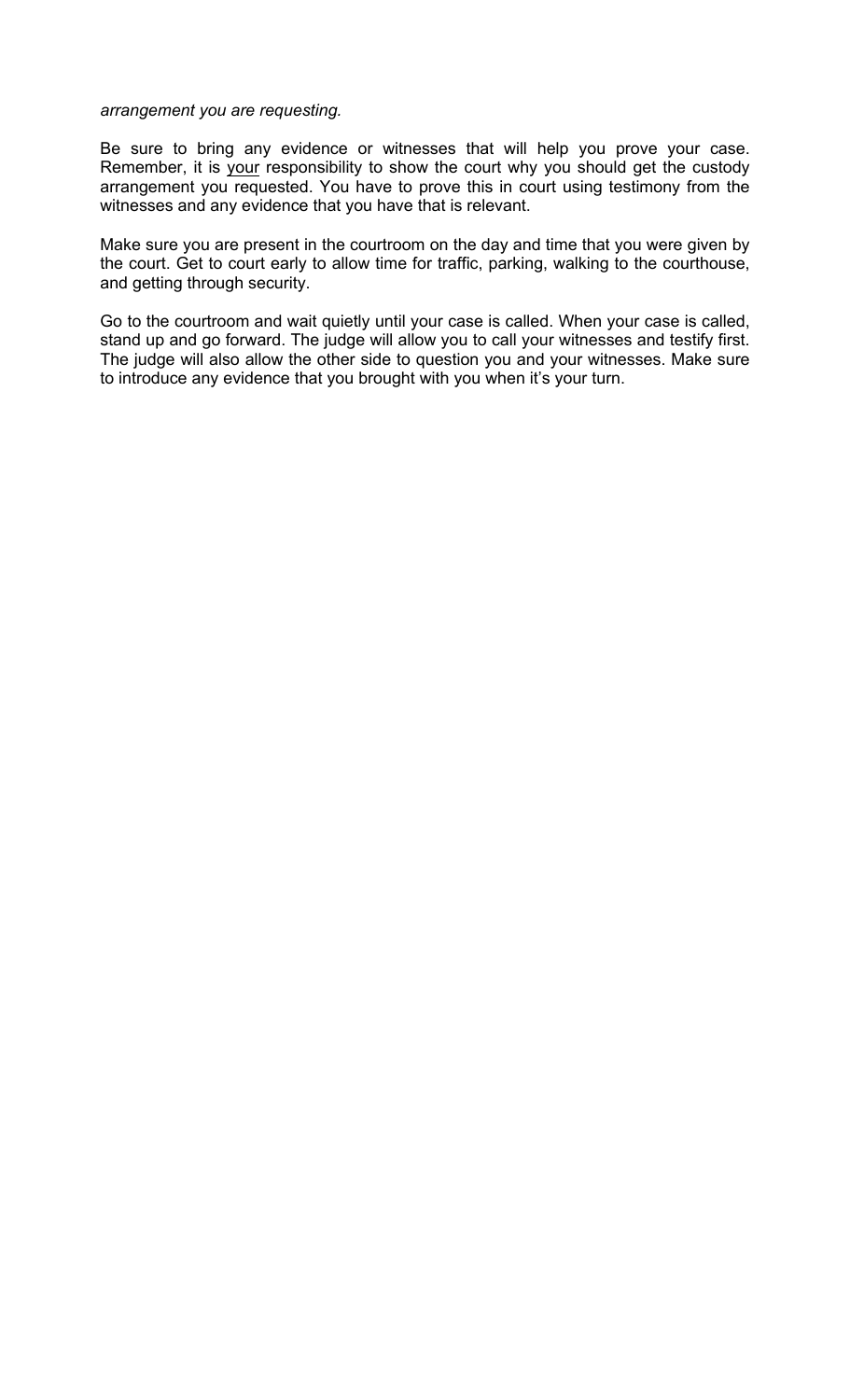|                                 |                                                                      |               |                               | 33rd JUDICIAL DISTRICT COURT                                                                |
|---------------------------------|----------------------------------------------------------------------|---------------|-------------------------------|---------------------------------------------------------------------------------------------|
| (Petitioner)                    |                                                                      |               |                               |                                                                                             |
| <b>VERSUS</b>                   |                                                                      |               |                               | DOCKET NUMBER: NAMEL AND DOCKET NUMBER:                                                     |
| (Defendant)                     |                                                                      |               |                               | ALLEN PARISH, LOUISIANA                                                                     |
| FILED:__________________        |                                                                      |               |                               | <b>DEPUTY CLERK DEPUTY</b>                                                                  |
|                                 | * * * * * * * * * * * * * * * * * * *                                |               |                               |                                                                                             |
|                                 |                                                                      |               |                               |                                                                                             |
|                                 |                                                                      |               | PETITION TO ESTABLISH CUSTODY |                                                                                             |
|                                 |                                                                      |               |                               |                                                                                             |
|                                 |                                                                      |               |                               | full age of majority domiciled in the Parish/County of __________________________, State of |
|                                 |                                                                      |               |                               | (parish & state where you permanently reside) who respectfully                              |
| represents:                     |                                                                      |               |                               |                                                                                             |
|                                 |                                                                      | $\mathbf 1$ . |                               |                                                                                             |
|                                 |                                                                      |               |                               |                                                                                             |
|                                 |                                                                      |               |                               | custodian), of full age of majority domiciled in the Parish/County of                       |
|                                 |                                                                      |               |                               |                                                                                             |
| defendant permanently resides). |                                                                      |               |                               |                                                                                             |
|                                 |                                                                      | 2.            |                               |                                                                                             |
|                                 | The following minor children were born of or adopted by the parties: |               |                               |                                                                                             |
| (CHILD'S NAME)                  | (DATE OF BIRTH)                                                      |               |                               |                                                                                             |
| (CHILD'S NAME)                  | (DATE OF BIRTH)                                                      |               |                               |                                                                                             |
| (CHILD'S NAME)                  | (DATE OF BIRTH)                                                      |               |                               |                                                                                             |
| (CHILD'S NAME)                  | (DATE OF BIRTH)                                                      |               |                               |                                                                                             |
| (CHILD'S NAME)                  | (DATE OF BIRTH)                                                      |               |                               |                                                                                             |
| (CHILD'S NAME)                  | (DATE OF BIRTH)                                                      |               |                               |                                                                                             |

**3.**

 $\mathcal{L}_\mathcal{L}$  , which is a set of the set of the set of the set of the set of the set of the set of the set of the set of the set of the set of the set of the set of the set of the set of the set of the set of the set of

There is no court order in place for custody. Currently, the minor child(ren) reside with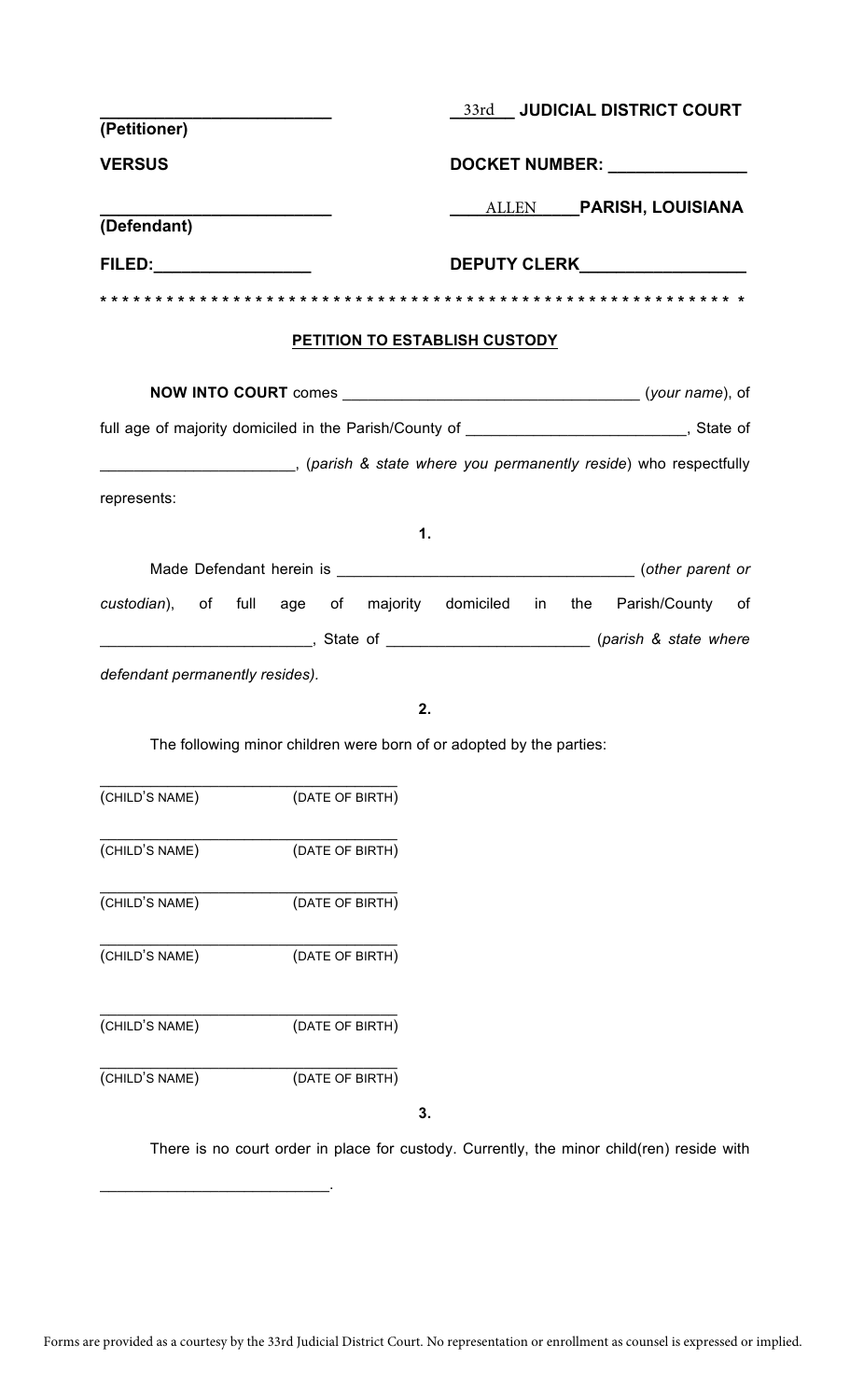| Petitioner requests that the parties be awarded joint custody, with                      |
|------------------------------------------------------------------------------------------|
|                                                                                          |
| designated as domiciliary parent, and with custodial                                     |
|                                                                                          |
|                                                                                          |
| <u> 1980 - Johann Stein, markazi bashka</u>                                              |
| Petitioner requests that the parties be awarded joint custody, with _____________        |
| designated as domiciliary parent, and with the parties sharing equal time with the minor |
|                                                                                          |
|                                                                                          |
|                                                                                          |
| Petitioner requests that Petitioner be awarded sole custody subject to one of the        |
| following by the Respondent: (please select an additional one of the following)          |
| Petitioner requests that the Respondent be awarded reasonable visitation                 |
|                                                                                          |
| Petitioner requests that the Respondent be awarded supervised visitation as              |
|                                                                                          |
|                                                                                          |
|                                                                                          |
| Petitioner requests that the Respondent be not be awarded any visitation.                |
| 5.                                                                                       |
| Petitioner believes the custody arrangement he/she is requesting is in the best interest |

\_\_\_\_\_\_\_\_\_\_\_\_\_\_\_\_\_\_\_\_\_\_\_\_\_\_\_\_\_\_\_\_\_\_\_\_\_\_\_\_\_\_\_\_\_\_\_\_\_\_\_\_\_\_\_\_\_\_\_\_\_\_\_\_\_\_\_\_\_\_\_\_\_\_\_\_

\_\_\_\_\_\_\_\_\_\_\_\_\_\_\_\_\_\_\_\_\_\_\_\_\_\_\_\_\_\_\_\_\_\_\_\_\_\_\_\_\_\_\_\_\_\_\_\_\_\_\_\_\_\_\_\_\_\_\_\_\_\_\_\_\_\_\_\_\_\_\_\_\_\_\_\_

\_\_\_\_\_\_\_\_\_\_\_\_\_\_\_\_\_\_\_\_\_\_\_\_\_\_\_\_\_\_\_\_\_\_\_\_\_\_\_\_\_\_\_\_\_\_\_\_\_\_\_\_\_\_\_\_\_\_\_\_\_\_\_\_\_\_\_\_\_\_\_\_\_\_\_\_.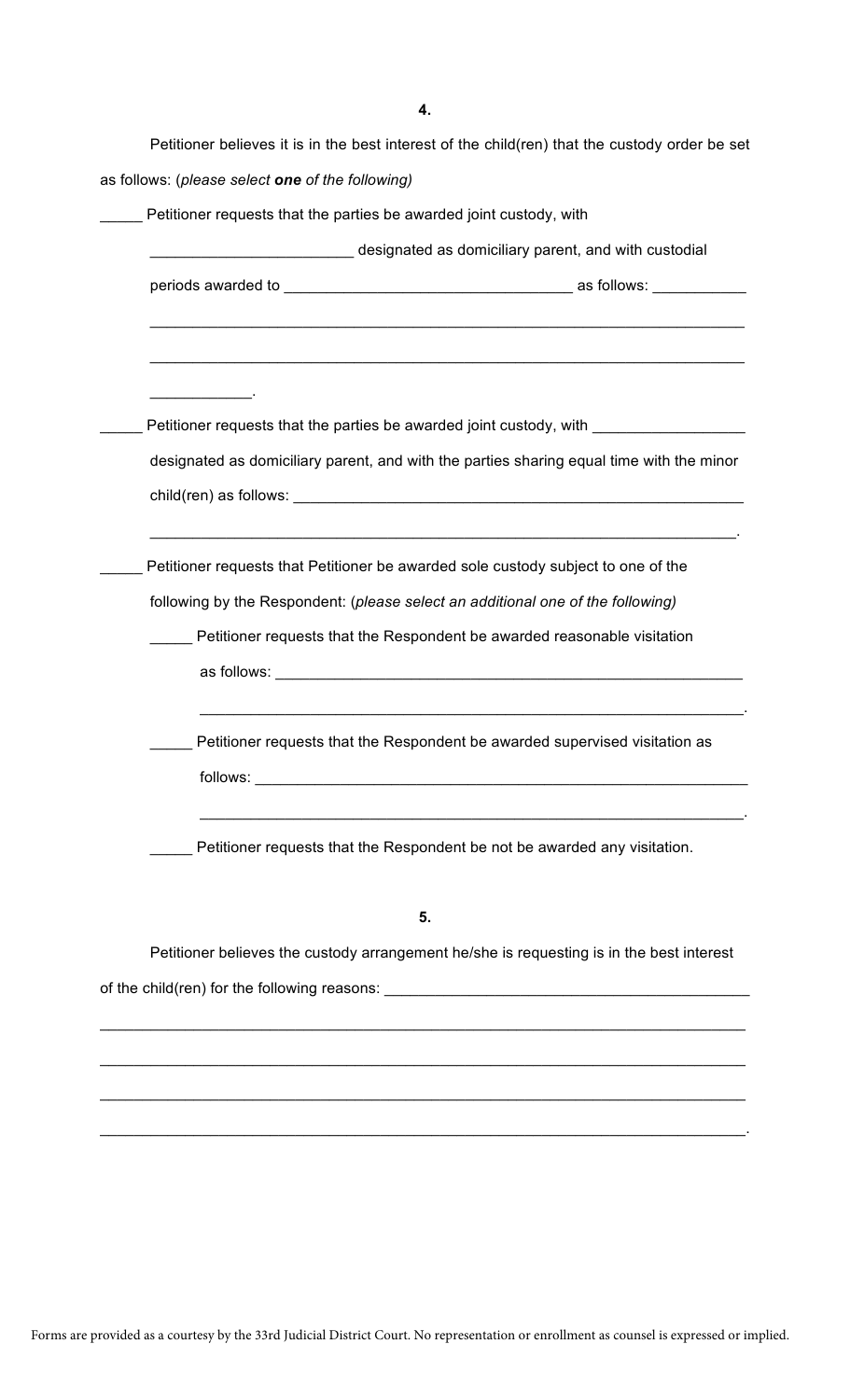### **PETITIONER FURTHER PRAYS** that: (*please select one of the following)*

- \_\_\_\_\_ Petitioner be allowed to proceed *In Forma Pauperis*
- \_\_\_\_\_ Petitioner be cast with the costs of these proceedings.
- Defendant be cast with the costs of these proceedings.
- \_\_\_\_\_ The parties share the costs of these proceedings in equal amounts.

**WHEREFORE** Petitioner prays that after all legal delays and due proceedings, this Court issue a Judgment establishing a custody arrangement between the parties for their minor child(ren), and for all general and equitable relief.

**PETITIONER FURTHER PRAYS** that a rule *nisi* issue herein ordering the Defendant to appear and show cause on a date and time fixed by this Court why an interim custody judgment should not be rendered pending a trial in this matter.

Respectfully submitted,

 $\mathcal{L}_\mathcal{L}$  , which is a set of the set of the set of the set of the set of the set of the set of the set of the set of the set of the set of the set of the set of the set of the set of the set of the set of the set of (SIGNATURE)

(PRINTED FULL NAME)

\_\_\_\_\_\_\_\_\_\_\_\_\_\_\_\_\_\_\_\_\_\_\_\_\_\_\_\_\_\_\_\_\_\_\_\_\_\_

\_\_\_\_\_\_\_\_\_\_\_\_\_\_\_\_\_\_\_\_\_\_\_\_\_\_\_\_\_\_\_\_\_\_\_\_\_\_

 $\mathcal{L}_\mathcal{L}$  , which is a set of the set of the set of the set of the set of the set of the set of the set of the set of the set of the set of the set of the set of the set of the set of the set of the set of the set of

 $\mathcal{L}_\mathcal{L}$  , which is a set of the set of the set of the set of the set of the set of the set of the set of the set of the set of the set of the set of the set of the set of the set of the set of the set of the set of

(STREET ADDRESS)

(CITY/STATE/ZIP CODE)

(TELEPHONE NUMBER)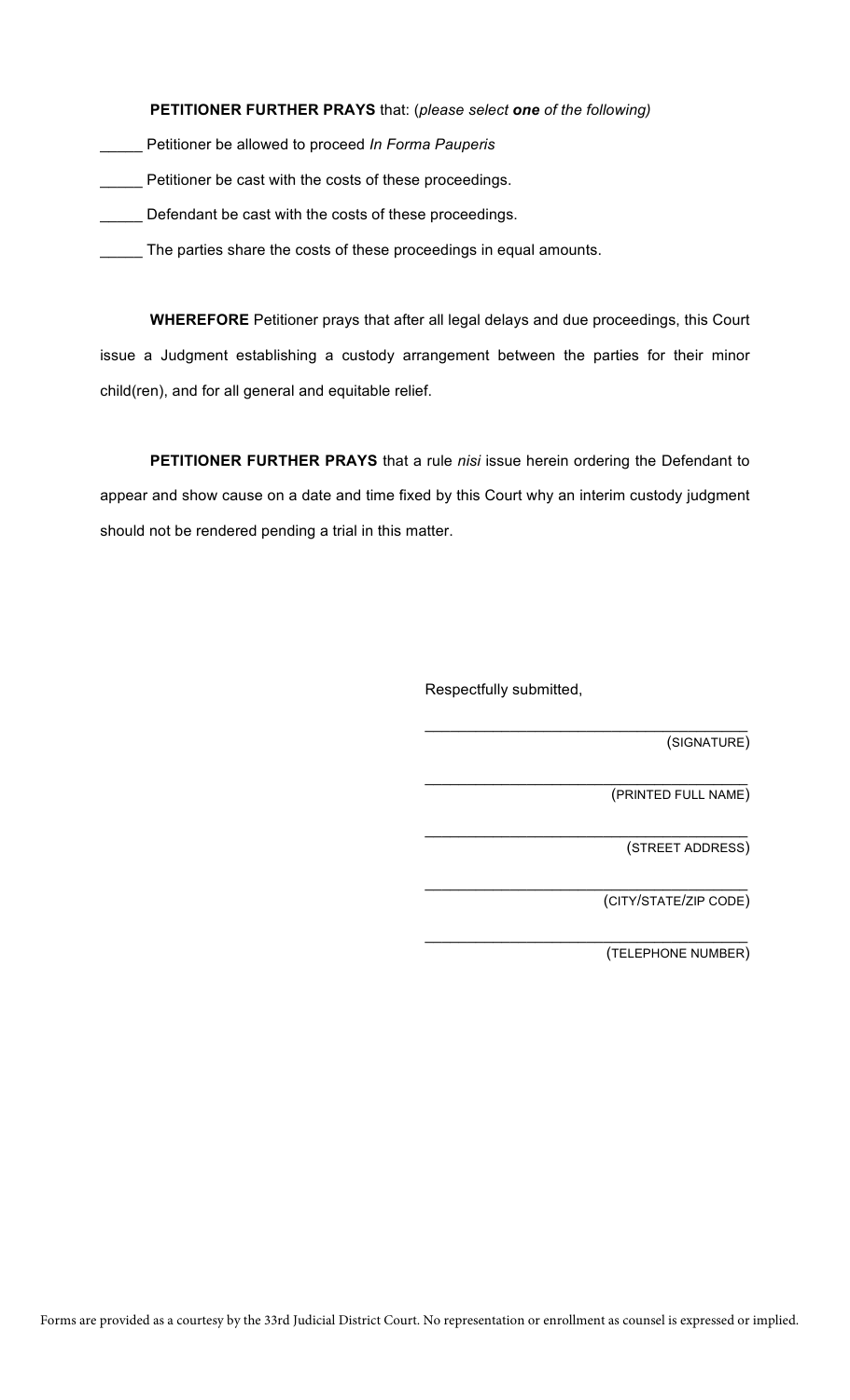| (Petitioner)        | 33rd JUDICIAL DISTRICT COURT             |  |  |  |
|---------------------|------------------------------------------|--|--|--|
| <b>VERSUS</b>       | <b>DOCKET NUMBER:</b>                    |  |  |  |
| (Defendant)         | <b>PARISH, LOUISIANA</b><br><b>ALLEN</b> |  |  |  |
| FILED:              | <b>DEPUTY CLERK</b>                      |  |  |  |
|                     |                                          |  |  |  |
| <b>VERIFICATION</b> |                                          |  |  |  |

STATE OF LOUISIANA PARISH OF \_

**BEFORE ME,** the undersigned Notary Public, duly commissioned and qualified in this state and parish, personally appeared:

#### $\_$ PETITIONER'S NAME

who after being duly sworn, did depose and state that he/she is the Petitioner in the above and foregoing numbered and entitled cause, that he/she has read the same, and that all of the allegations contained therein are true and correct to the best of his/her knowledge, information, and belief. Furthermore, that there are no existing prior custody decrees involving the mentioned child(ren) in this state or any other state.

PETITIONER SIGNATURE

 $\mathcal{L}_\mathcal{L}$  , which is a set of the set of the set of the set of the set of the set of the set of the set of the set of the set of the set of the set of the set of the set of the set of the set of the set of the set of

**SWORN TO AND SUBSCRIBED** before me this \_\_\_\_ day of \_\_\_\_\_\_\_\_\_\_\_\_\_\_\_\_\_\_\_\_\_\_\_\_\_\_\_, 20\_\_\_, at \_\_\_\_\_\_\_\_\_\_\_\_\_\_\_\_\_\_\_\_\_\_\_\_\_, Louisiana.

> \_\_\_\_\_\_\_\_\_\_\_\_\_\_\_\_\_\_\_\_\_\_\_\_\_\_\_\_\_\_\_\_\_\_\_ NOTARY PUBLIC